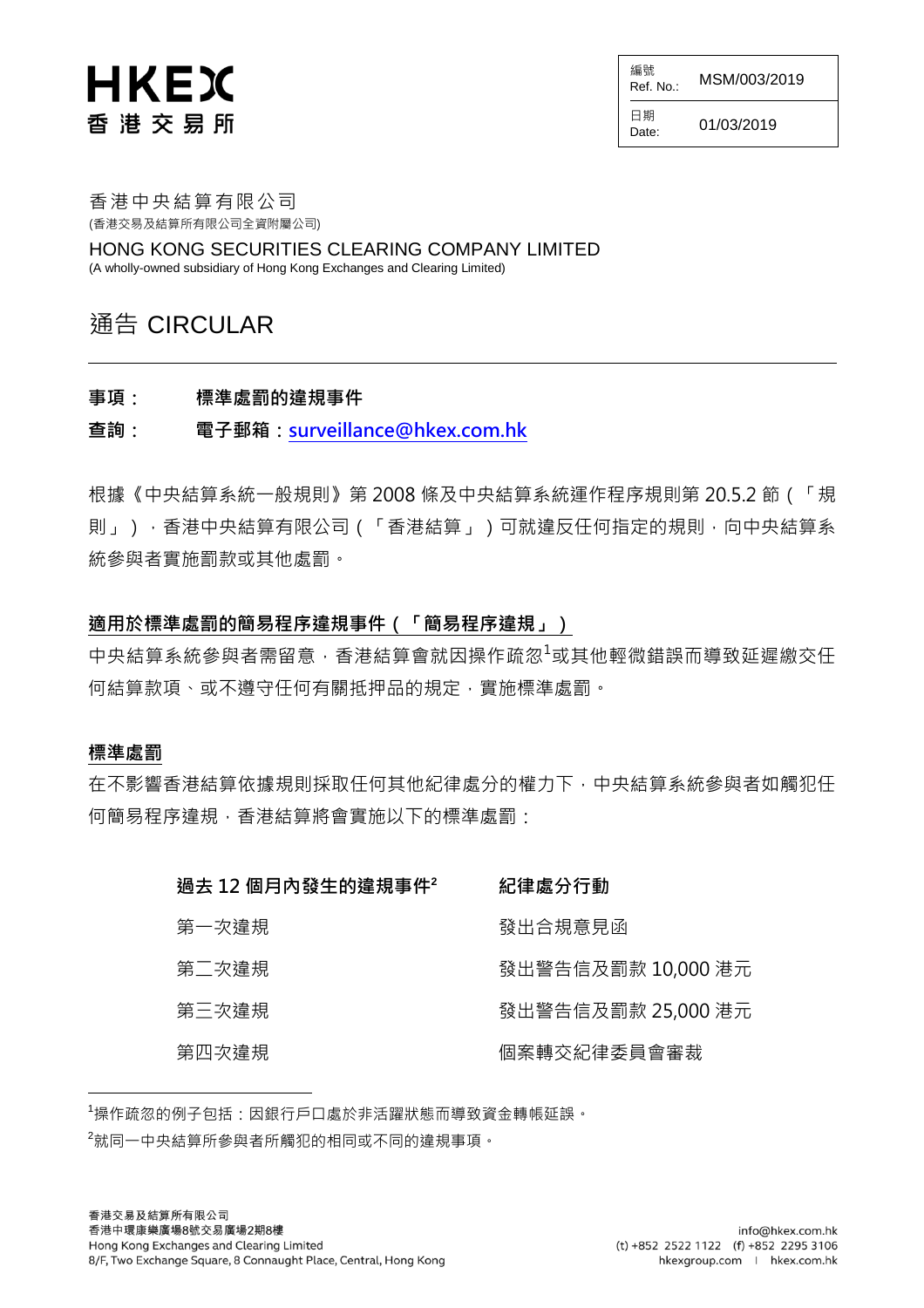

除了執行以上標準處罰之外,香港結算可根據中央結算系統一般規則第 3702 條宣佈該中央 結算系統參與者為失責者,及根據規則採取任何其他行動 ( 在適當情況下, 包括但不限於, 透過「持續淨額交收」制度結清該失責者任何或所有尚未履行的交付責任)。

#### 簡易程序違規的標準處罰程序

1. 市場監察部主管或其代表將根據該規則審裁有關事件 。

2. 中央結算系統參與者可根據中央結算系統運作程序規則第 20.5.2 節就市場監察部的判 決向紀律委員會提出上訴。就簡易程序違規施加的罰款,不論是否提出上訴,中央結 算系統參與者都必須在收到有關警告信的 10 個營業日內繳交罰款,除非香港結算另有 規定。

香港期貨結算有限公司及香港聯合交易所期權結算所有限公司將會對相關違規事件採取類同 的標準處罰。

有關延遲繳款, 香港結算於 1996 年 9 月 2 日的通告 ( 第 178/96 號; 編號: CD/96001 ) 所 訂下的簡易程序違規及處罰,將會即時停止。為免生疑問,就非經紀參與者延期提交年度報 告的簡易程序違規及處罰(如附錄所示),將會繼續維持有效。

市場科 市場監察部 主管 張亦伶 謹啟

通告以英文及另以中文譯本刊發。如本通告中文本與英文本有所出入,概以英文本為準。